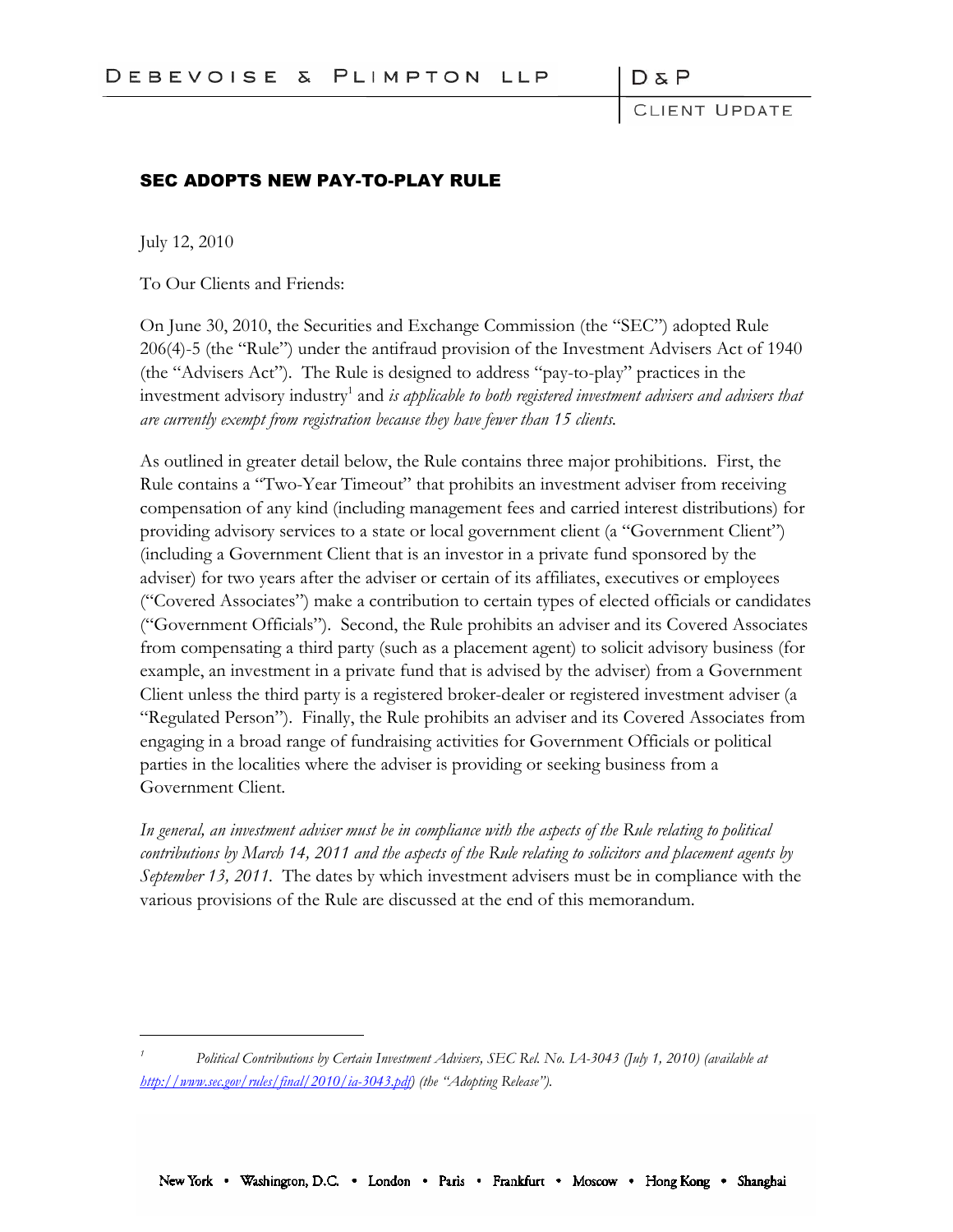CLIENT UPDATE

 $D \& P$ 

The Rule will have a significant impact on investment advisers with Government Clients, including advisers to private funds that have investors that are Government Clients. Among the expected effects are:

- Advisory firms will have to develop policies that restrict certain political contributions by employees. These policies will need to assure, among other things, that Covered Associates do not make political contributions that trigger the Two-Year Timeout and that the firm does not hire a new employee whose prior contributions trigger the Two-Year Timeout. Private fund sponsors should identify their current or probable Government Client investors in order to determine how to craft their policies.
- Advisers should review their arrangements with solicitors and, in the case of private equity fund sponsors, placement agents to assure that such solicitors and agents are subject to "pay-to-play" restrictions substantially equivalent to those found in the Rule.
- Fund sponsors may need to review their fund organizational and disclosure documents to assure that they have the flexibility to address the possibility that the adviser may, at some point, be prohibited from receiving compensation (including management fees, performance fees and carried interest) attributable to a Government Client investor.

# THE TWO-YEAR TIMEOUT

The Two-Year Timeout provision prohibits an investment adviser from receiving compensation for providing advice to a Government Client for two years after the adviser or one of its Covered Associates makes a "contribution" to certain Government Officials. *The Two-Year Timeout will not be triggered by contributions made prior to March 14, 2011.* Among other things, this transition period should assure that the Rule will not affect contributions made, or committed to, with respect to the 2010 election cycle.

### **Definitions**

The Rule's definitions are key to understanding the scope of the Rule. Each of these definitions may present complex compliance issues.

**Contribution.** A contribution includes a gift, subscription, loan, advance, deposit of money or anything of value made for the purpose of influencing an election for a federal, state or local office, including any payments for debts incurred in such election. This includes transition or inaugural expenses incurred by a successful candidate for state or local office, but not for federal office. The term does not include independent expenditures (as defined under federal election law), the donation of time by an individual or a bona fide charitable donation made at the request of a Government Official.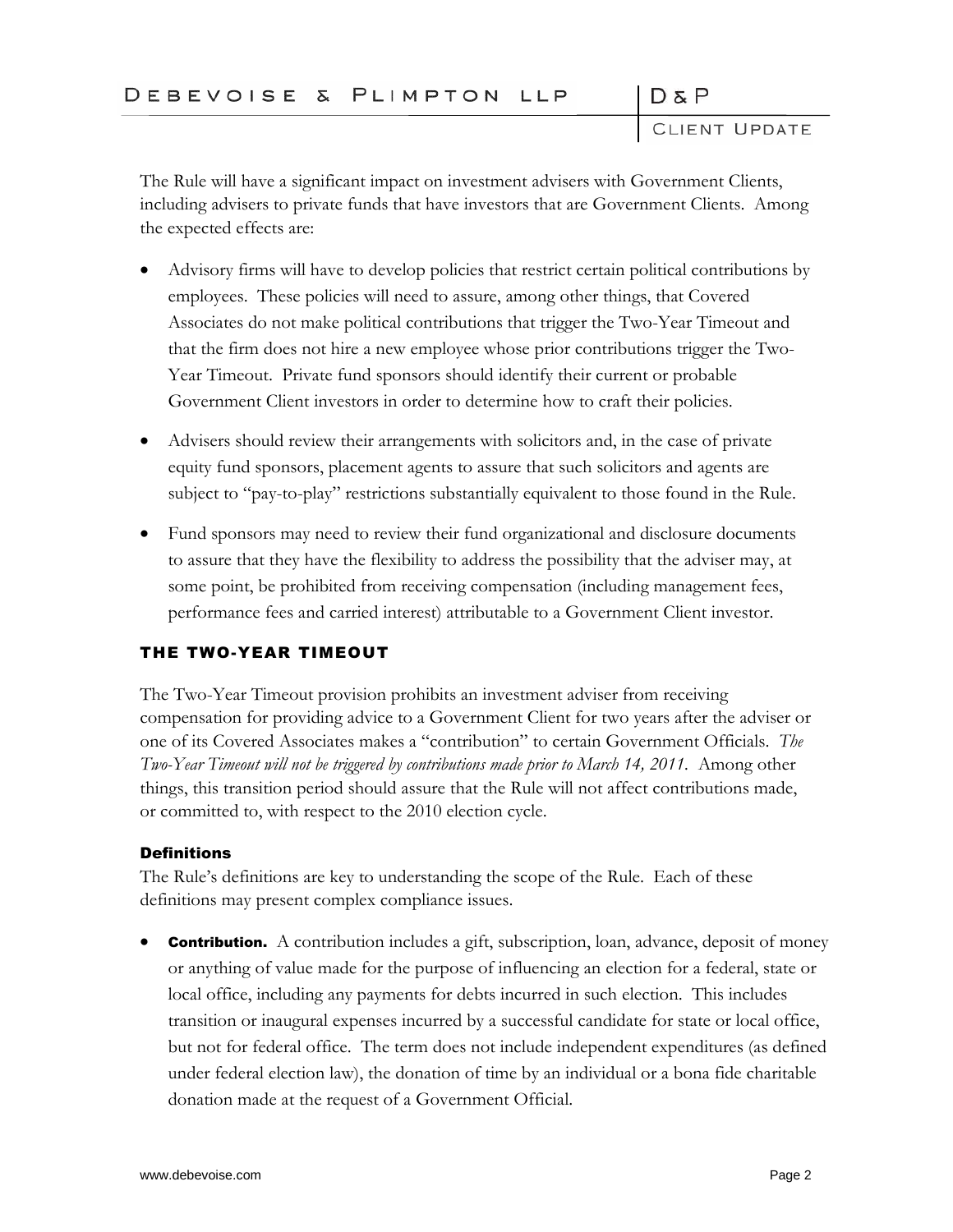CLIENT UPDATE

Contributions to a political action committee ("PAC") or a local political party would not trigger the Two-Year Timeout unless the contribution effectively operates as a "funnel" to the campaigns of Government Officials. The Adopting Release states that an adviser should inquire how any funds received in a PAC or political party contribution will be used (if the use is not identified) in order to determine whether the contribution will trigger the Two-Year Timeout or otherwise indirectly violate the Rule.

- **Government Client.** Government Clients can include all state and local governments, their agencies and instrumentalities and all public pension plans and other collective government funds, including participant-directed plans; however, the term Government Client does not include the federal government or any non-U.S. government.
- **Government Official.** A Government Official includes an incumbent, candidate or successful candidate for elective office of a Government Client if the office is (or has the authority to appoint any person who is) directly or indirectly responsible for, or can influence the outcome of, the hiring of an investment adviser. Candidates for federal office are also covered, if they are currently state or local office incumbents who otherwise satisfy the definition. It should be noted that a Government Official must hold an elective office; therefore, the Rule does not apply where an official holds an appointed office and is a candidate for a separate office that does not meet this definition.

It may be difficult to determine whether a particular official is in a position to "indirectly" influence the selection of an investment adviser. The SEC was generally unsympathetic to this problem, noting the possibility that Government Officials might restructure their relationships to avoid application of the Rule. The SEC did clarify that "it is the scope of authority of a particular office of an official, not the influence actually exercised by the individual, that would determine whether the individual" has the requisite influence. This may require investment advisers to review the laws and administrative regulations applicable to particular elected officials in order to understand the scope of authority of a particular person or to seek advice from the particular office involved.

**Covered Associate.** A Covered Associate is (i) any general partner, managing member, president, vice president in charge of a principal business unit, division or function, or any other officer or person who performs a policy-making function for the adviser; (ii) any employee who solicits a Government Client and any person who supervises, directly or indirectly, such an employee; and (iii) any PAC controlled by the investment adviser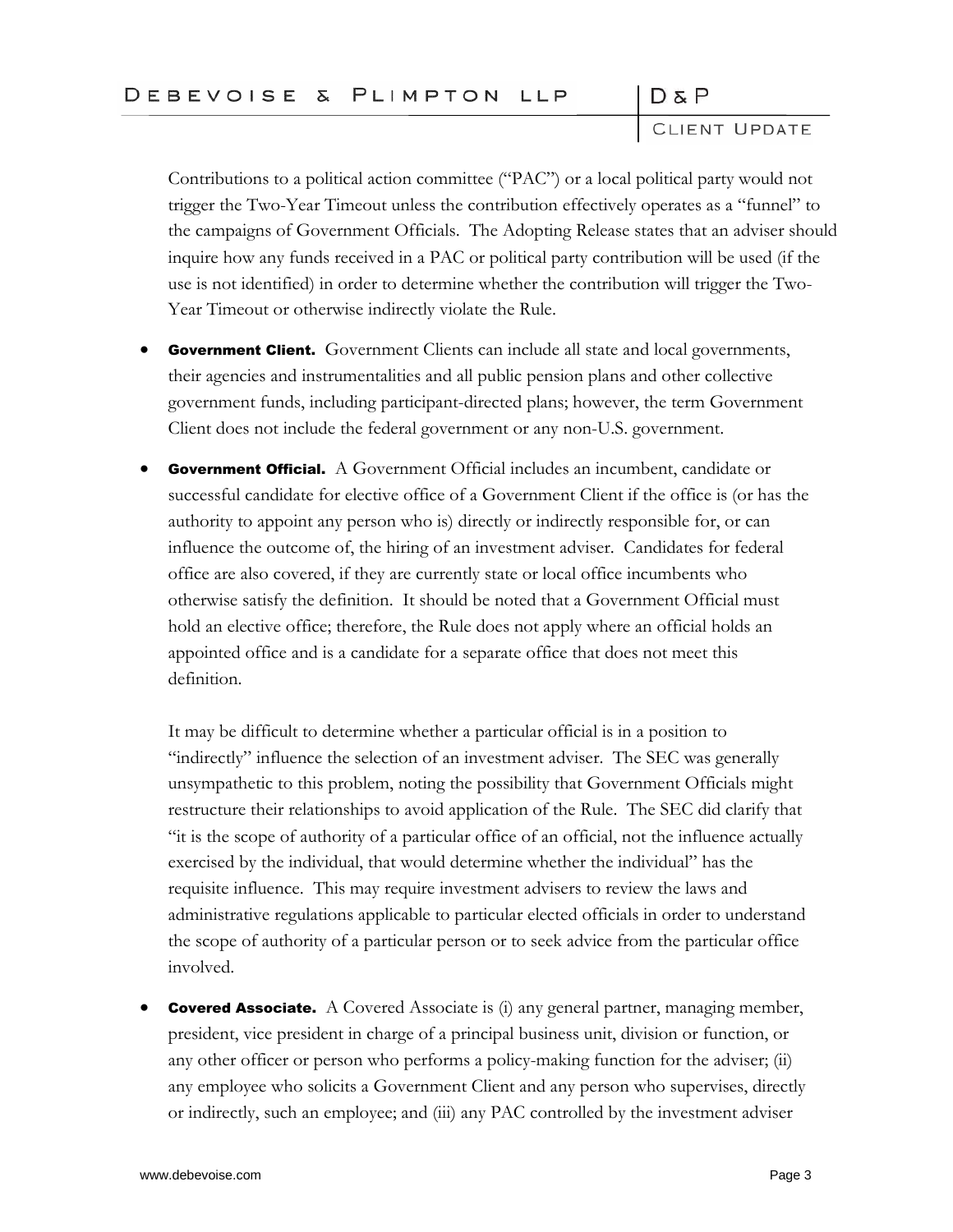CLIENT UPDATE

or by any of its Covered Associates. The definition is designed to exclude persons who may hold formal titles but who do not have a policy-making function. In general, whether a person is a Covered Associate depends on the actual activities and responsibilities of a person and not his or her title. In some instances, it may be necessary to consider whether an employee of the adviser's parent company should be categorized as a Covered Associate by virtue of his or her supervisory responsibilities with respect to adviser employees involved in the solicitation of Government Clients.

**Solicit.** In the context of the Two-Year Timeout, to "solicit" means to communicate, directly or indirectly, for the purpose of obtaining or retaining a client for, or referring a client to, an investment adviser. Generally, any communication made under circumstances reasonably calculated to obtain or retain an advisory client would be considered a solicitation. Responding to inquiries made by Government Clients concerning the firm's asset management capabilities may not constitute a solicitation. If an employee receives a finder's fee or referral fee, any communication between that employee and a Government Client is likely to be viewed as a solicitation.

#### The Timeout

During the Two-Year Timeout, the adviser is not prohibited from providing investment advisory services–only from receiving compensation for such services. The SEC recognizes that an adviser's fiduciary duty may require the provision of uncompensated advisory services for a reasonable period of time until the Government Client can find a replacement.

The Two-Year Timeout includes both "look back" and "look forward" elements. For example, the Two-Year Timeout is not limited to new business entered into after the contribution; compensation payable under existing contracts would be subject to the Two-Year Timeout.

The look back and look forward aspects are particularly important with regard to Covered Associates. With one significant exception, a contribution made by a person within two years of becoming a Covered Associate, whether or not the adviser is aware of the contribution, will trigger the Two-Year Timeout; therefore, contributions made by new hires or promoted employees prior to becoming Covered Associates could trigger the Two-Year Timeout. An exception from this look back approach provides that a contribution made by a natural person more than six months prior to becoming a Covered Associate will not trigger the Two-Year Timeout unless the employee, after becoming a Covered Associate, solicits *any* clients (not simply Government Clients). In addition, the Two-Year Timeout continues after the Covered Associate that made the contribution leaves the firm. Advisers may want to consider requiring *all* employees to provide information with respect to political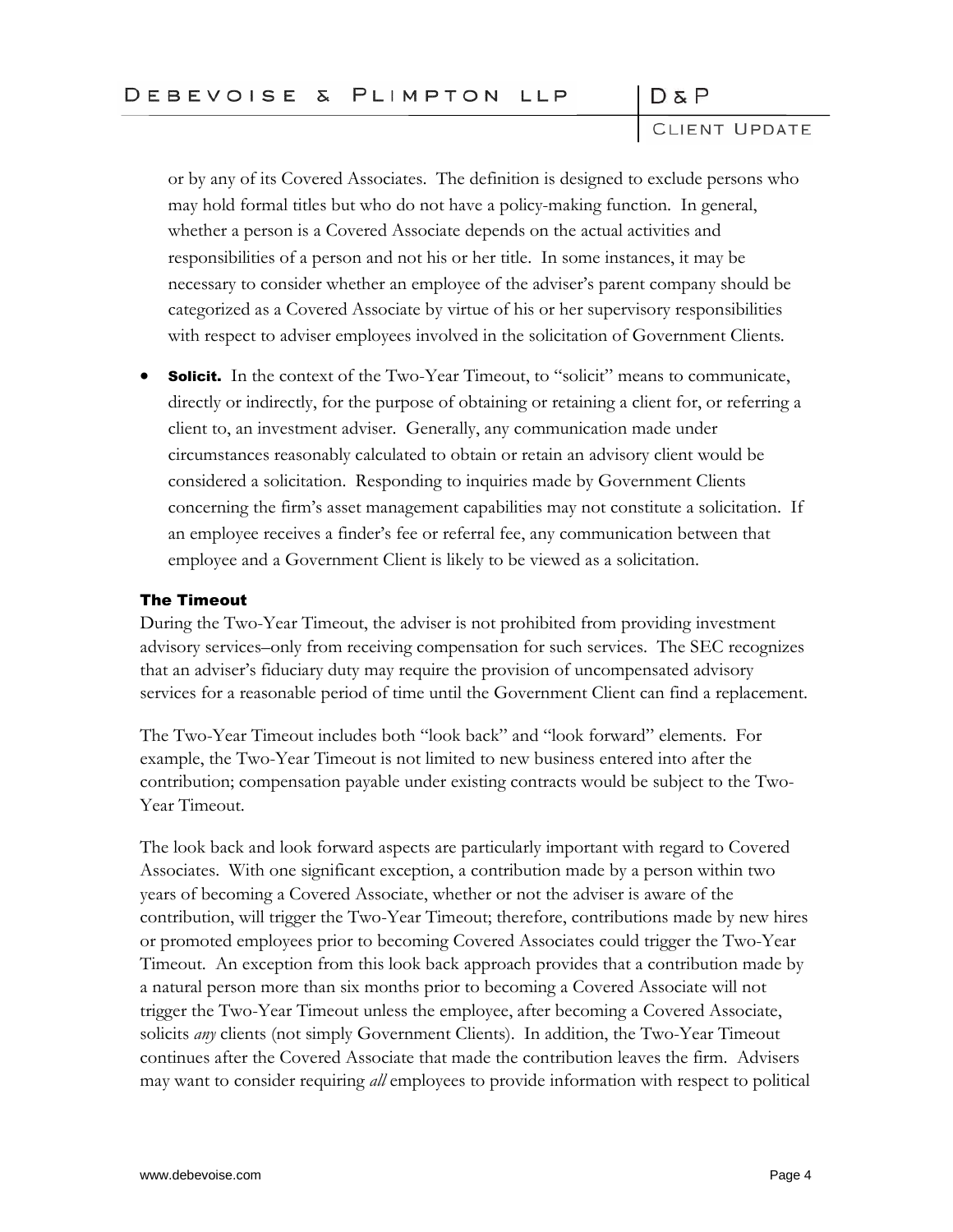CLIENT UPDATE

 $D \& P$ 

contributions to determine the consequences under the Rule if an employee subsequently becomes a Covered Associate.

## Application to Covered Investment Pools

Each of the prohibitions of the Rule, including the Two-Year Timeout, applies to an investment adviser that manages the assets of a Government Client through a "covered investment pool."

A "covered investment pool" is defined as (i) any investment company registered under the Investment Company Act of 1940 (the "Investment Company Act") that is an investment option of a plan or program of a Government Client that is participant-directed (a "RIC Investment Option") and (ii) any company that would be an investment company but for section  $3(c)(1)$ ,  $3(c)(7)$  or  $3(c)(11)$  of the Investment Company Act (a "Private Fund"). The term RIC Investment Option generally includes college saving plans (*e.g.*, "529 plans") and state employee retirement plans (*e.g.*, "403(b) plans" and "457 plans") that allow participants to select among pre-established investment options that a Government Official has directly or indirectly selected.

The Adopting Release notes that a manager of a pooled investment vehicle may have difficulties complying with the Two-Year Timeout, in particular, relating to the provision of uncompensated advisory services, and has suggested three different approaches:

- For hedge funds and other Private Funds with liquid assets, the adviser could seek to cause the fund to redeem the investment of the Government Client. The possibility of such a redemption and its adverse consequences would likely require disclosure by the fund.
- For venture capital funds, private equity funds and other Private Funds without liquid assets, where redemption is not practical, the adviser could waive or rebate to the fund or the Government Client the portion of its fees or any performance allocation or carried interest attributable to assets of the Government Client.
- For RIC Investment Options, the adviser could either (i) waive its advisory fee for the fund as a whole in an amount approximately equal to the fees attributable to the Government Client or (ii) permit the Government Client to continue to pay its portion of the advisory fee but the adviser would then rebate that portion of the fee to the fund.

In the Adopting Release, the SEC also provided some guidance with regard to subadvisers and fund of fund arrangements. Subadvisers to pooled investment vehicles are not excluded from the provisions of the Rule; however, if the adviser (or one of its Covered Associates) makes a triggering contribution, the subadviser could continue to receive compensation for its advisory activities (and vice versa). Furthermore, an adviser to an underlying fund in a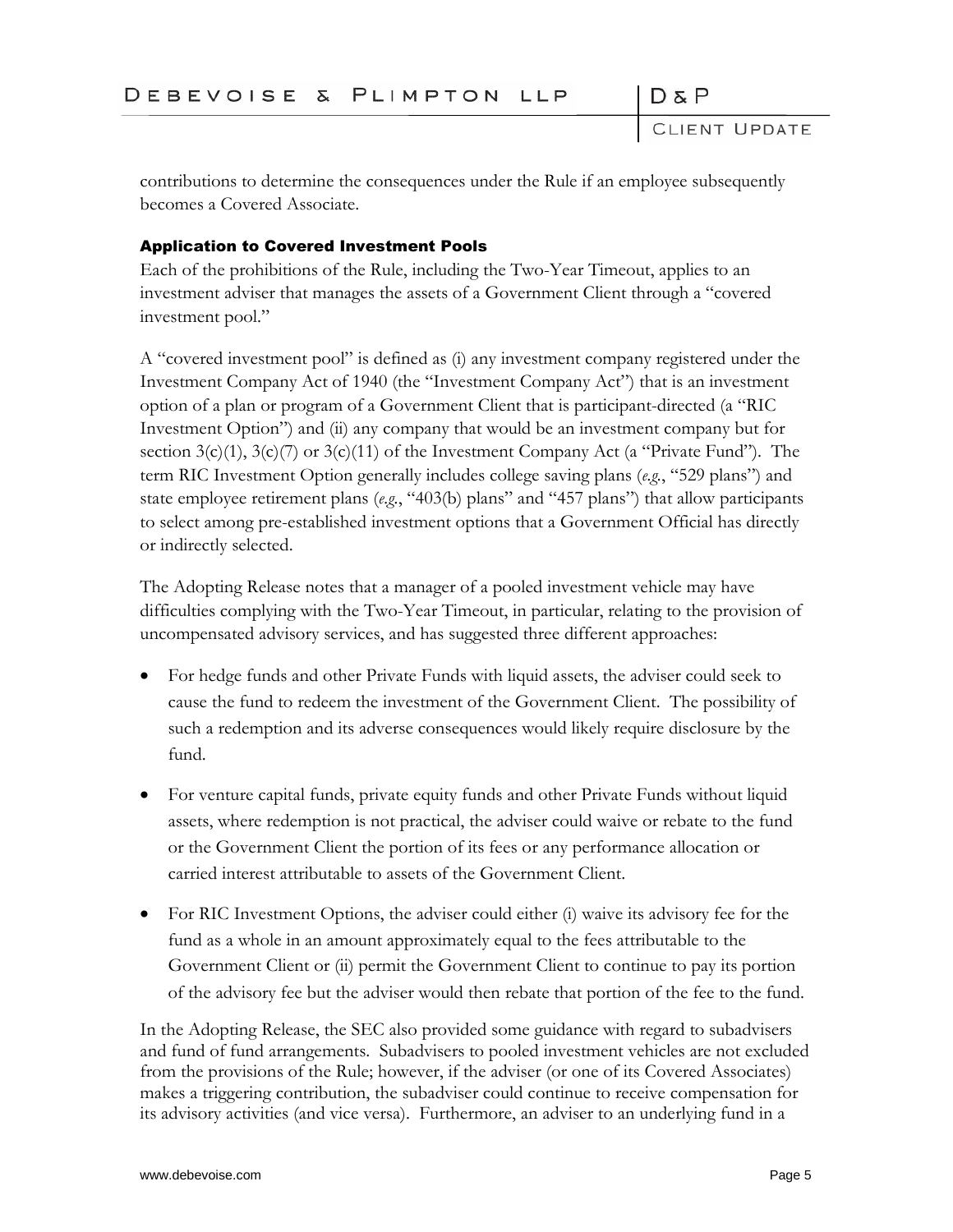CLIENT UPDATE

fund of funds arrangement would not be subject to a Two-Year Timeout if it or one of its Covered Associates made a contribution to an official of a Government Client that is an investor in a fund investing in the underlying fund, unless the donation is being made or the structure is being used for the purpose of evading the Rule.

## Exceptions and Exemptions

There are exceptions from the Two-Year Timeout for *de minimis* contributions and certain returned contributions. A Covered Associate may make aggregate contributions of up to \$350 per election (with primaries and general elections being considered to be separate elections) to a single Government Official for whom the individual is entitled to vote and up to \$150 to a Government Official for whom the individual is not entitled to vote. A person would be considered entitled to vote for a Government Official if the person's principal residence is in the locality in which that Government Official is seeking election.

The Rule also provides an automatic exception for certain political contributions that are subsequently returned to the donor. Such political contributions may not exceed \$350 to any one Government Official per election. The exception is available if (i) the person making the donation is *not* entitled to vote for the Government Official; (ii) the adviser discovers the contribution within four months; and (iii) the contribution is returned to the contributor within 60 days after discovery. This exception may be used only two times (or in the case of advisers with more than 50 employees, three times) per twelve-month period. However, the exception may be used only once for each Covered Associate regardless of the time period.

In addition to these exceptions, the Rule also provides for an exemptive process by which an adviser can seek relief if it can demonstrate that the imposition of the Two-Year Timeout is unnecessary to achieve the Rule's intended purpose. Among other factors, the SEC will consider whether (i) appropriate policies and procedures had been adopted and implemented prior to the donation; (ii) the adviser had prior knowledge of the contribution; and (iii) the adviser took appropriate remedial steps after the discovery of the contribution. An exemption can only be sought after a contribution has been made; however, the SEC has suggested that, during the period in which the exemptive application is being considered, the adviser may continue to provide advisory services and place the relevant advisory fees in an escrow account.

# BUNDLING AND OTHER MEANS OF CIRCUMVENTION

The Rule prohibits an adviser from doing anything indirectly which, if done directly, would result in a violation of the Rule. In addition, an adviser and its Covered Associates are also prohibited from coordinating or soliciting (i) any contribution to an official of a Government Client to which the investment adviser is providing or seeking to provide investment advisory services and (ii) any *payment* to a political party of a state or locality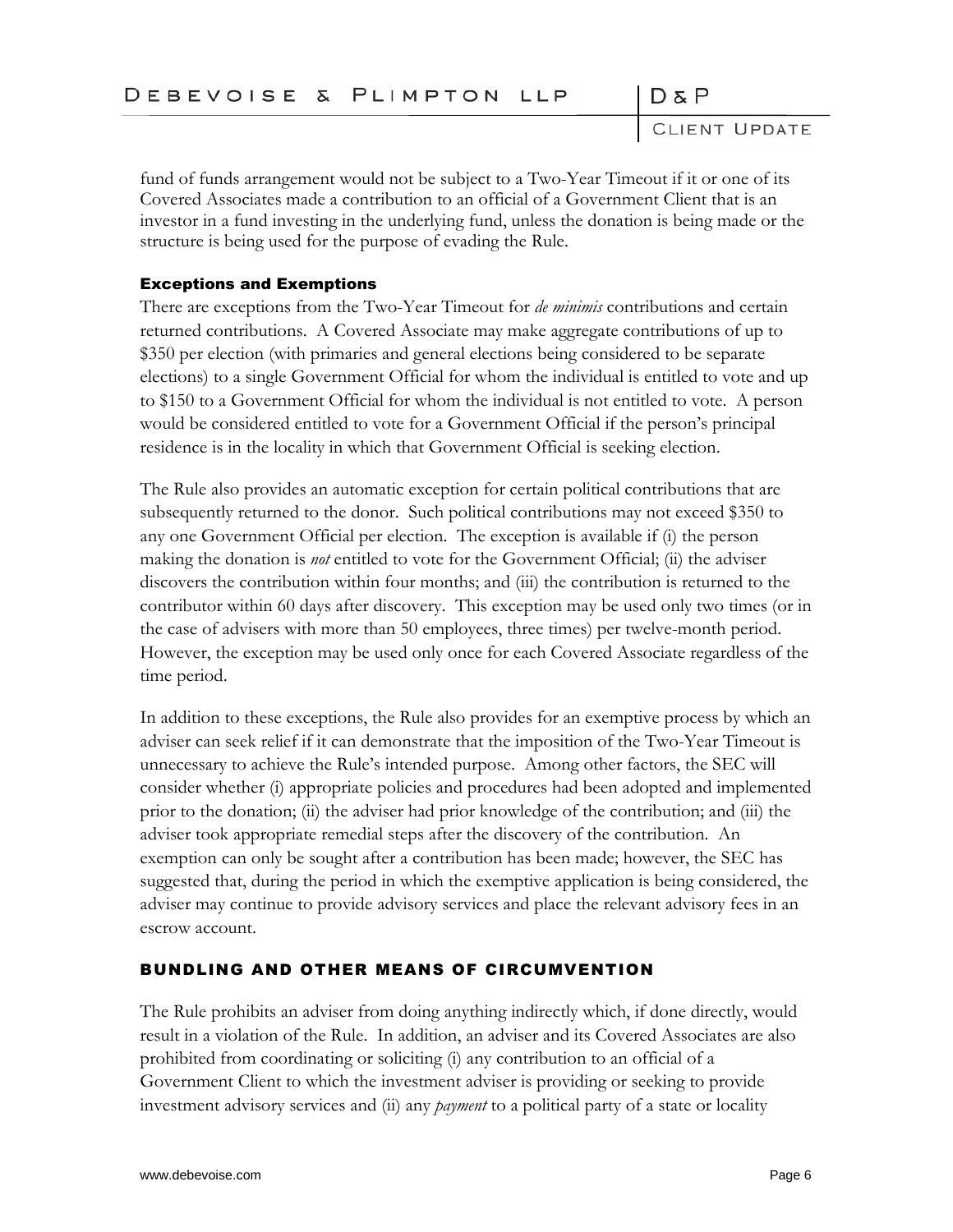CLIENT UPDATE

where such Government Client exists (the "Bundling Ban"). The term "payment" is designed to make it clear that payments to political parties addressed by this prohibition need not be related to elections. In addition, the Bundling Ban is not limited to the bundling of Covered Associate contributions and can include the contributions (or payments) of any persons, such as contributions from service providers provided at the request of the investment adviser or its Covered Associates.

The Adopting Release provides examples of the types of communications that would be viewed as solicitations in this context. They include: (i) the use of the adviser's name in fundraising literature for a Government Official or (ii) the sponsorship by the adviser of a meeting or conference which features a Government Official as an attendee or guest speaker and which involves fundraising for the Government Official.

# PLACEMENT AGENTS AND SOLICITORS

The most controversial aspect of the proposed rule was a ban on the use of placement agents and solicitors in connection with obtaining government business. In response to comments, the Rule imposes a much narrower restriction (the "Solicitor Restriction"). An investment adviser may retain a solicitor or placement agent to solicit Government Clients if the solicitor is, in effect, a Regulated Person who is subject to "pay-to-play" restrictions substantially equivalent to those contained in the Rule.

An adviser may retain a registered investment adviser as a client solicitor. (Under the "cash solicitation" rule, Advisers Act Rule 206(4)-3, as a general matter, a client solicitor need not be a registered investment adviser; however, if a cash solicitor is retained by an adviser to solicit a state or local government, the adviser should confirm that the solicitor is registered.) Neither the investment adviser solicitor nor any of its Covered Associates may have made a contribution to an official of the Government Client that it will be soliciting or have taken any other action that would be prohibited if the retaining investment adviser had undertaken such action directly. A political contribution by a solicitor would not trigger the Two-Year Timeout for the adviser. Rather, the adviser would be required to immediately cease compensating the solicitor.

More typically, a solicitor or placement agent for a private fund will and must be a registered broker-dealer. Under the Rule, a solicitor or placement agent may qualify as a Regulated Person if it is a member of Financial Industry Regulatory Authority ("FINRA") and the SEC finds that FINRA has adopted its own rule that imposes substantially equivalent or more stringent restrictions as the Rule. FINRA has not yet promulgated such a rule, but the SEC expects it to do so within the next year (before advisers are required to comply with this provision of the Rule).